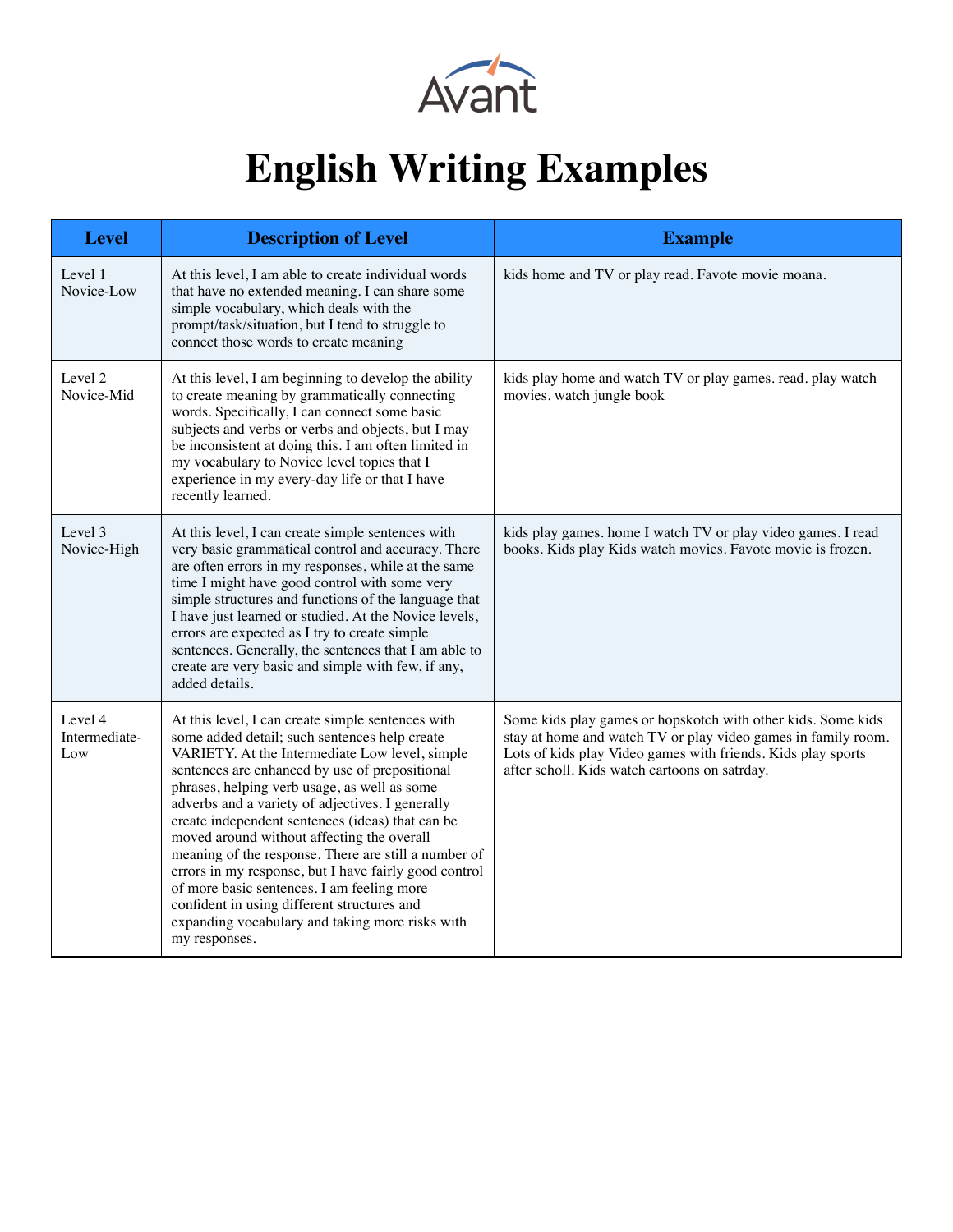| <b>Level</b>                     | <b>Description of Level</b>                                                                                                                                                                                                                                                                                                                                                                                                                                                                                                                                                                                                                                                                                     | <b>Example</b>                                                                                                                                                                                                                                                                                                                                                                                                                                                                                                                                                                                                                                                                                                                                                                                                                                                                                                                                                                                                                                                                                                                                                                                                                                                                                                                                                                                                                                                                                                                                                                                                                                                                                                                                                                                                                                                    |
|----------------------------------|-----------------------------------------------------------------------------------------------------------------------------------------------------------------------------------------------------------------------------------------------------------------------------------------------------------------------------------------------------------------------------------------------------------------------------------------------------------------------------------------------------------------------------------------------------------------------------------------------------------------------------------------------------------------------------------------------------------------|-------------------------------------------------------------------------------------------------------------------------------------------------------------------------------------------------------------------------------------------------------------------------------------------------------------------------------------------------------------------------------------------------------------------------------------------------------------------------------------------------------------------------------------------------------------------------------------------------------------------------------------------------------------------------------------------------------------------------------------------------------------------------------------------------------------------------------------------------------------------------------------------------------------------------------------------------------------------------------------------------------------------------------------------------------------------------------------------------------------------------------------------------------------------------------------------------------------------------------------------------------------------------------------------------------------------------------------------------------------------------------------------------------------------------------------------------------------------------------------------------------------------------------------------------------------------------------------------------------------------------------------------------------------------------------------------------------------------------------------------------------------------------------------------------------------------------------------------------------------------|
| Level 5<br>Intermediate-<br>Mid  | At this level, I can now create enough language to<br>show groupings of ideas. My thoughts are loosely<br>connected and cannot be moved around without<br>affecting meaning. I can also create a few sentences<br>with complexity and am able to use some transition<br>words. I am also able to use more than just simple<br>present tense, but often make mistakes when I try to<br>use other tenses. My vocabulary use is expanding<br>and I am able to use more than the usual, high<br>frequency or most common vocabulary. I feel that I<br>am able to create new language on my own and<br>communicate my everyday needs without too much<br>difficulty.                                                 | I have had many good things happen to me in my life. I have so<br>many good memories. One that I feel is the best is playing golf.<br>I played golf since I was 5 years old. My father and mother like<br>to play golf since they were young. They taught me many things<br>about golf. When I was in highschool for the first time, I played<br>on the school team. We were very good. My coach taught me<br>more things. I learned many thing that is important to me now. I<br>learned to not get mad. Sometimes I would hit a bad ball and it<br>would make me mad. I would play bad the rest of the round. My<br>couch was a good teacher.                                                                                                                                                                                                                                                                                                                                                                                                                                                                                                                                                                                                                                                                                                                                                                                                                                                                                                                                                                                                                                                                                                                                                                                                                   |
| Level 6<br>Intermediate-<br>High | At this level, I have good control of the language<br>and feel quite confident about an increasing range<br>of topics. There are still some occasional errors in<br>my language production, but that does not hinder<br>my ability to communicate what I need to share. I<br>can use circumlocution to explain or describe things<br>for which I do not know specific vocabulary or<br>structures. I can understand and use different time<br>frames and am just beginning to develop the ability<br>to switch most time frames with accuracy. I can use<br>transition words and concepts with some ease. My<br>language has a more natural flow, but I still may<br>have some unnatural pauses or hesitations. | One of the best experiences that I have had so far in my life was<br>my trip to France for the student exchange. It has been<br>memorable to see students whose way of life was different from<br>Americans. During the trip, we visited multiple historical sites<br>and museums and restaurants and city shops. The most amazing<br>part was being with a exchange student at their house and living<br>the life they would. Food is a big part of the trip to France, but<br>there was so much more as well. I still think of the fact that our<br>home country is often seen as the one and only. However, the<br>trip to a European country where everything is different has<br>proved people wrong. I know this experience will be one that I<br>will remember forever.                                                                                                                                                                                                                                                                                                                                                                                                                                                                                                                                                                                                                                                                                                                                                                                                                                                                                                                                                                                                                                                                                    |
| Level 7<br>Advanced-<br>Low      | Response contains a number of complexities with<br>higher degree of accuracy (at least 6). Has<br>Advanced vocabulary or Advanced terms,<br>conjugations etc. (at least three instances). Natural<br>flow evident using as many details and descriptive<br>language as possible to create a clear picture. Errors<br>with move complex structures may still occur.<br>Ability to switch time frames begins to increase in<br>accuracy if called for in the prompt.                                                                                                                                                                                                                                              | I think one of the worst, and best things to happen to me was my<br>concussion. The date was January 4th, 2016. It was the first day<br>back to school from winter break, and I didn't want to get out of<br>bed. I quietly went downstairs and made myself some peanut<br>butter toast in the dark, I felt too lazy to cross the room and turn<br>on the light. I needed to get some schoolwork resting on my bed<br>so I could put it in my bookbag. I tiptoed up the stairs and<br>entered my room. I grabbed my school supplies and with my<br>arms completely full I went down the stairs. I crossed the dark<br>hallway, thinking about what assignments I needed to finish. I<br>still hadn't turned on the light and that was the worst mistake I<br>made that morning. I tripped over a broomstick that was laying<br>on the floor. I couldn't use my arms to catch myself because they<br>were full of schoolwork. I fell flat on my forehead. Felt the floor<br>press into my head and aching pain. I don't remember much of<br>what happened after that, but I eventually arrived at the doctor's<br>office. This concussion lead to great depression and greif for me.<br>I couldn't use technology. It hurt to move. I had almost constant<br>headaches. I slept so much, almost 22 hours a day. But I<br>eventually recovered, I pushed through. However, it<br>permanantly destroyed some of my mental speed so I'm now<br>slower at math and language than I used to be. Even when I got<br>over the concussion, I still had a heavy, heavy depression to deal<br>with. But I'm glad I went through all of that. Thinking back, it's<br>something horrible, absolutely devistating that happened to me.<br>But I can look back with a light, knowing that I'm strong enough<br>to lay in bed feeling grim for so long, and still stand up again. |